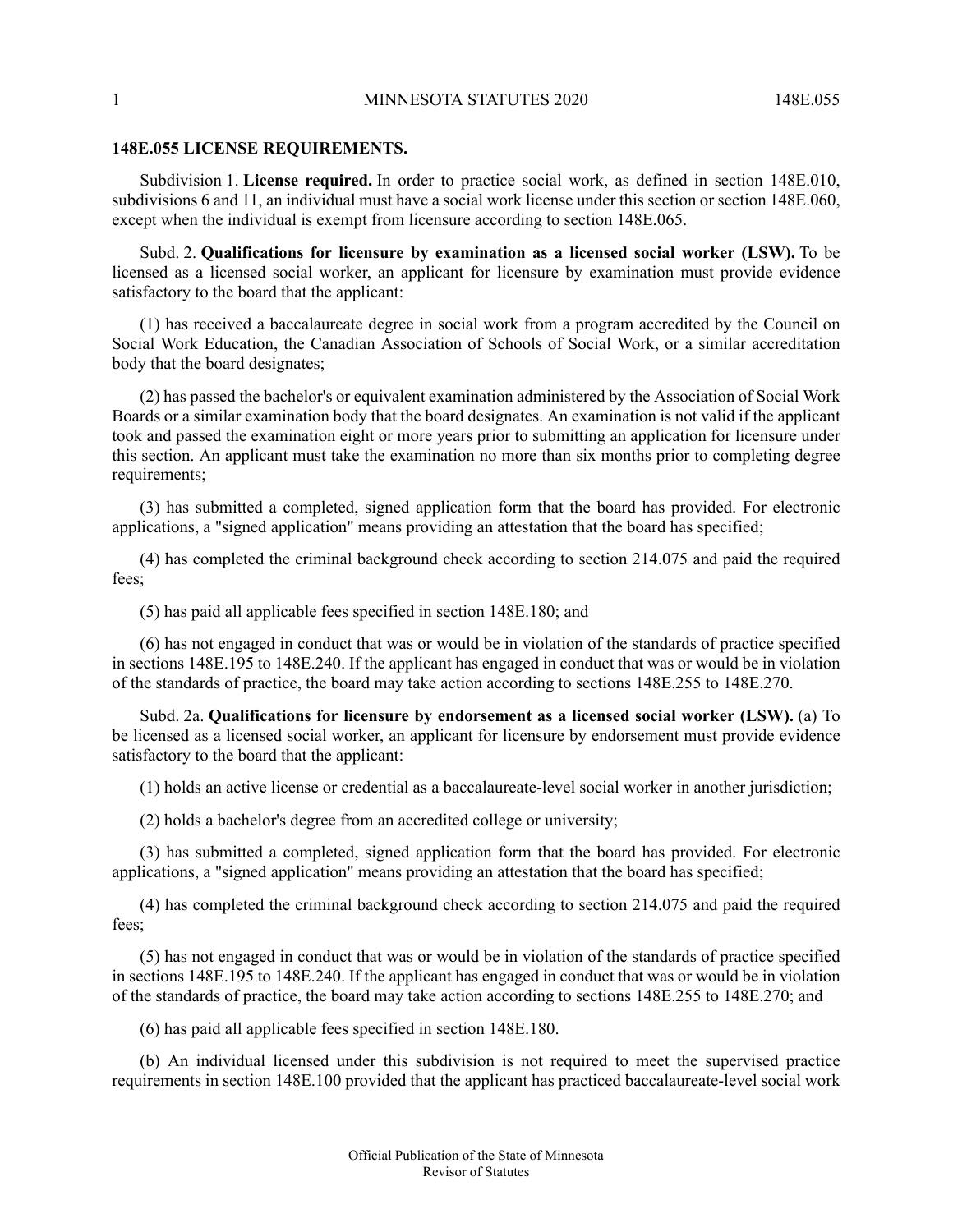in another jurisdiction for at least 4,000 hours while actively licensed or credentialed as a baccalaureate-level social worker during the four years immediately preceding the applicant's submission of an application under this subdivision.

Subd. 3. **Qualifications for licensure by examination as a licensed graduate social worker (LGSW).** To be licensed as a licensed graduate social worker, an applicant for licensure by examination must provide evidence satisfactory to the board that the applicant:

(1) has received a graduate degree in social work from a program accredited by the Council on Social Work Education, the Canadian Association of Schools of Social Work, or a similar accreditation body that the board designates, or a doctorate in social work from an accredited university;

(2) has passed the master's or equivalent examination administered by the Association of Social Work Boards or a similar examination body that the board designates. An examination is not valid if the applicant took and passed the examination eight or more years prior to submitting an application for licensure under this section. The applicant must take the examination no more than six months prior to completing degree requirements;

(3) has submitted a completed, signed application form that the board has provided. For electronic applications, a "signed application" means providing an attestation that the board has specified;

(4) has completed the criminal background check according to section 214.075 and paid the required fees;

(5) has paid all applicable fees specified in section 148E.180; and

(6) has not engaged in conduct that was or would be in violation of the standards of practice specified in sections 148E.195 to 148E.240. If the applicant has engaged in conduct that was or would be in violation of the standards of practice, the board may take action according to sections 148E.255 to 148E.270.

Subd. 3a. **Qualifications for licensure by endorsement as a licensed graduate social worker (LGSW).** (a) To be licensed as a licensed graduate social worker, an applicant for licensure by endorsement must provide evidence satisfactory to the board that the applicant:

(1) holds an active license or credential as a graduate or master'slevelsocial worker in another jurisdiction;

(2) holds a master's degree from an accredited college or university;

(3) has submitted a completed, signed application form that the board has provided. For electronic applications, a "signed application" means providing an attestation that the board has specified;

(4) has completed the criminal background check according to section 214.075 and paid the required fees;

(5) has not engaged in conduct that was or would be in violation of the standards of practice specified in sections 148E.195 to 148E.240. If the applicant has engaged in conduct that was or would be in violation of the standards of practice, the board may take action according to sections 148E.255 to 148E.270; and

(6) has paid all applicable fees specified in section 148E.180.

(b) An individual licensed under this subdivision is not required to meet the supervised practice requirements in section 148E.105 provided that the applicant has practiced nonclinical graduate or master's level social work in another jurisdiction for at least 4,000 hours while actively licensed or credentialed as a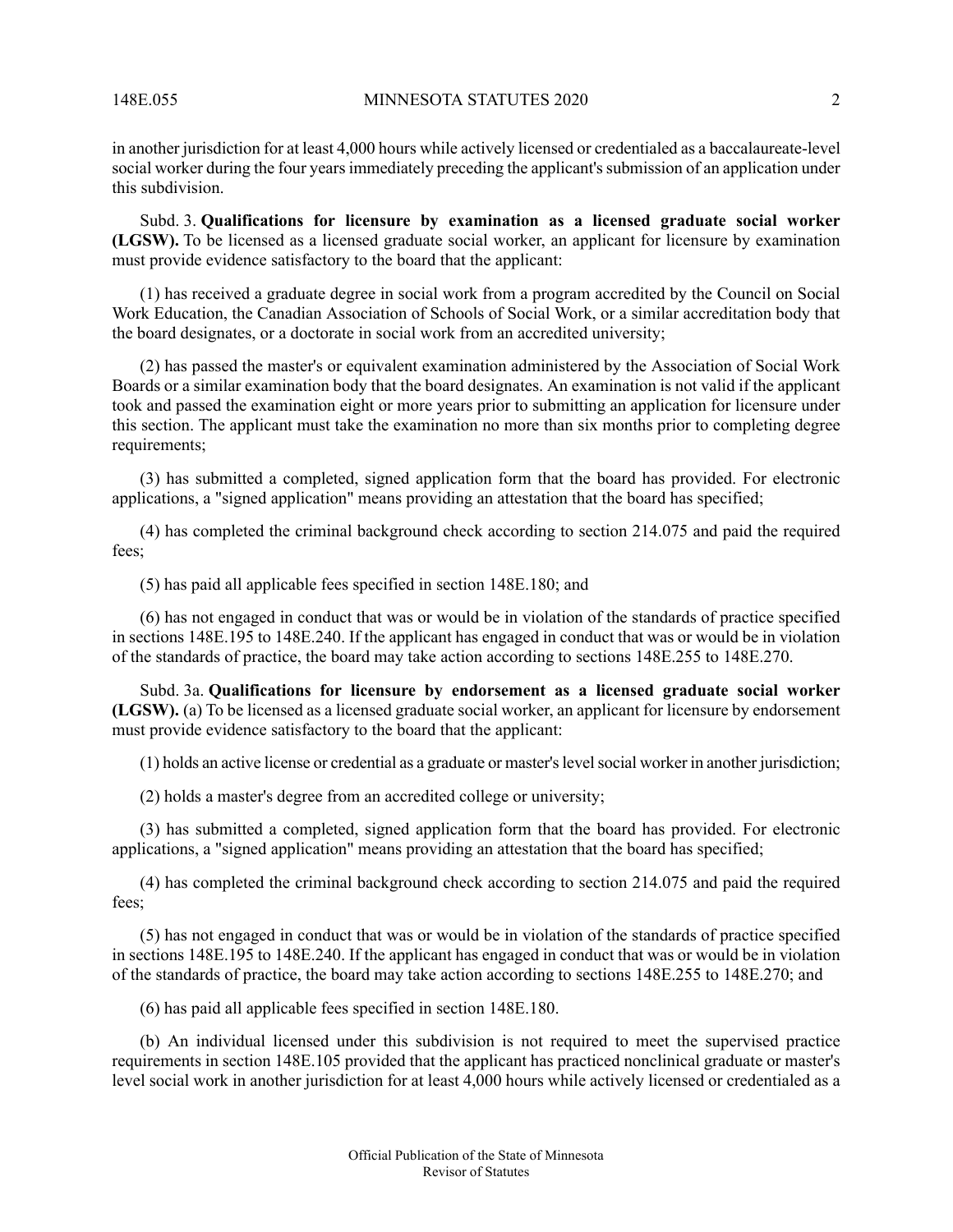graduate or master's level social worker during the four years immediately preceding submission of an application under this subdivision.

(c) An individual licensed under this subdivision engaged in clinical social work practice must comply with the supervised practice requirements in section 148E.106.

Subd. 4. **Qualifications for licensure by examination as a licensed independent social worker (LISW).** To be licensed as a licensed independent social worker, an applicant for licensure by examination must provide evidence satisfactory to the board that the applicant:

(1) has received a graduate degree in social work from a program accredited by the Council on Social Work Education, the Canadian Association of Schools of Social Work, or a similar accreditation body that the board designates, or a doctorate in social work from an accredited university;

(2) has practiced social work as defined in section 148E.010, and has met the supervised practice requirements specified in sections 148E.100 to 148E.125;

(3) has passed the advanced generalist or equivalent examination administered by the Association of Social Work Boards or a similar examination body that the board designates. An examination is not valid if the applicant took and passed the examination eight or more years prior to submitting an application for licensure under this section;

(4) has submitted a completed, signed application form that the board has provided. For electronic applications, a "signed application" means providing an attestation that the board has specified;

(5) has completed the criminal background check according to section 214.075 and paid the required fees;

(6) has paid all applicable fees specified in section 148E.180; and

(7) has not engaged in conduct that was or would be in violation of the standards of practice specified in sections 148E.195 to 148E.240. If the applicant has engaged in conduct that was or would be in violation of the standards of practice, the board may take action according to sections 148E.255 to 148E.270.

Subd. 4a. **Qualifications for licensure by endorsement as a licensed independent social worker (LISW).** (a) To be licensed as a licensed independent social worker, an applicant for licensure by endorsement must provide evidence satisfactory to the board that the applicant:

(1) holds an active license or credential as an advanced practice graduate or master's level social worker in another jurisdiction;

(2) holds a master's degree from an accredited college or university;

(3) has submitted a completed, signed application form that the board provided. For electronic applications, a "signed application" means providing an attestation that the board has specified;

(4) has completed the criminal background check according to section 214.075 and paid the required fees;

(5) has not engaged in conduct that was or would be in violation of the standards of practice specified in sections 148E.195 to 148E.240. If the applicant has engaged in conduct that was or would be in violation of the standards of practice, the board may take action according to sections 148E.255 to 148E.270; and

(6) has paid all applicable fees specified in section 148E.180.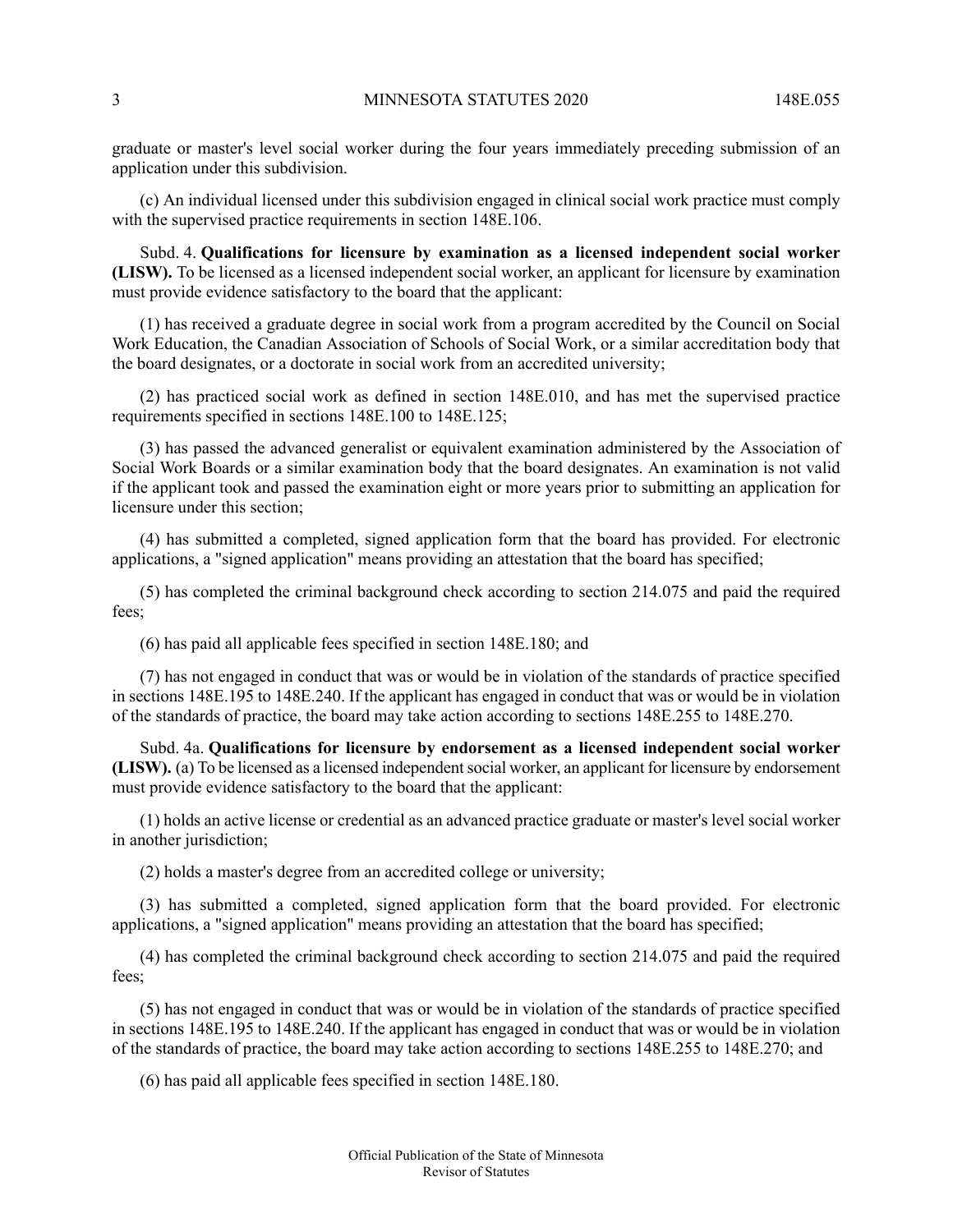(b) An individual licensed under this subdivision engaged in clinical social work practice must comply with the supervised practice requirements in section 148E.110.

Subd. 5. **Qualificationsfor licensure by examination as a licensed independent clinicalsocial worker (LICSW).** (a) To be licensed as a licensed independent clinical social worker, an applicant for licensure by examination must provide evidence satisfactory to the board that the applicant:

(1) has received a graduate degree in social work from a program accredited by the Council on Social Work Education, the Canadian Association of Schools of Social Work, or a similar accreditation body that the board designates, or a doctorate in social work from an accredited university;

(2) has completed 360 clock hours (one semester credit hour  $= 15$  clock hours) in the following clinical knowledge areas:

(i) 108 clock hours (30 percent) in differential diagnosis and biopsychosocial assessment, including normative development and psychopathology across the life span;

(ii) 36 clock hours (ten percent) in assessment-based clinical treatment planning with measurable goals;

(iii) 108 clock hours (30 percent) in clinical intervention methods informed by research and current standards of practice;

(iv) 18 clock hours (five percent) in evaluation methodologies;

(v) 72 clock hours (20 percent) in social work values and ethics, including cultural context, diversity, and social policy; and

(vi) 18 clock hours (five percent) in culturally specific clinical assessment and intervention;

(3) has practiced clinical social work as defined in section 148E.010, including both diagnosis and treatment, and has met the supervised practice requirements specified in sections 148E.100 to 148E.125;

(4) has passed the clinical or equivalent examination administered by the Association of Social Work Boards or a similar examination body that the board designates. An examination is not valid if the applicant took and passed the examination eight or more years prior to submitting an application for licensure under this section;

(5) has submitted a completed, signed application form that the board has provided. For electronic applications, a "signed application" means providing an attestation that the board has specified;

(6) has completed the criminal background check according to section 214.075 and paid the required fees;

(7) has paid all applicable license fees specified in section 148E.180; and

(8) has not engaged in conduct that was or would be in violation of the standards of practice specified in sections 148E.195 to 148E.240. If the applicant has engaged in conduct that was or would be in violation of the standards of practice, the board may take action according to sections 148E.255 to 148E.270.

(b) The requirement in paragraph (a), clause (2), may be satisfied through:

(1) a graduate degree program accredited by the Council on Social Work Education, the Canadian Association of Schools of Social Work, or a similar accreditation body that the board designates; or a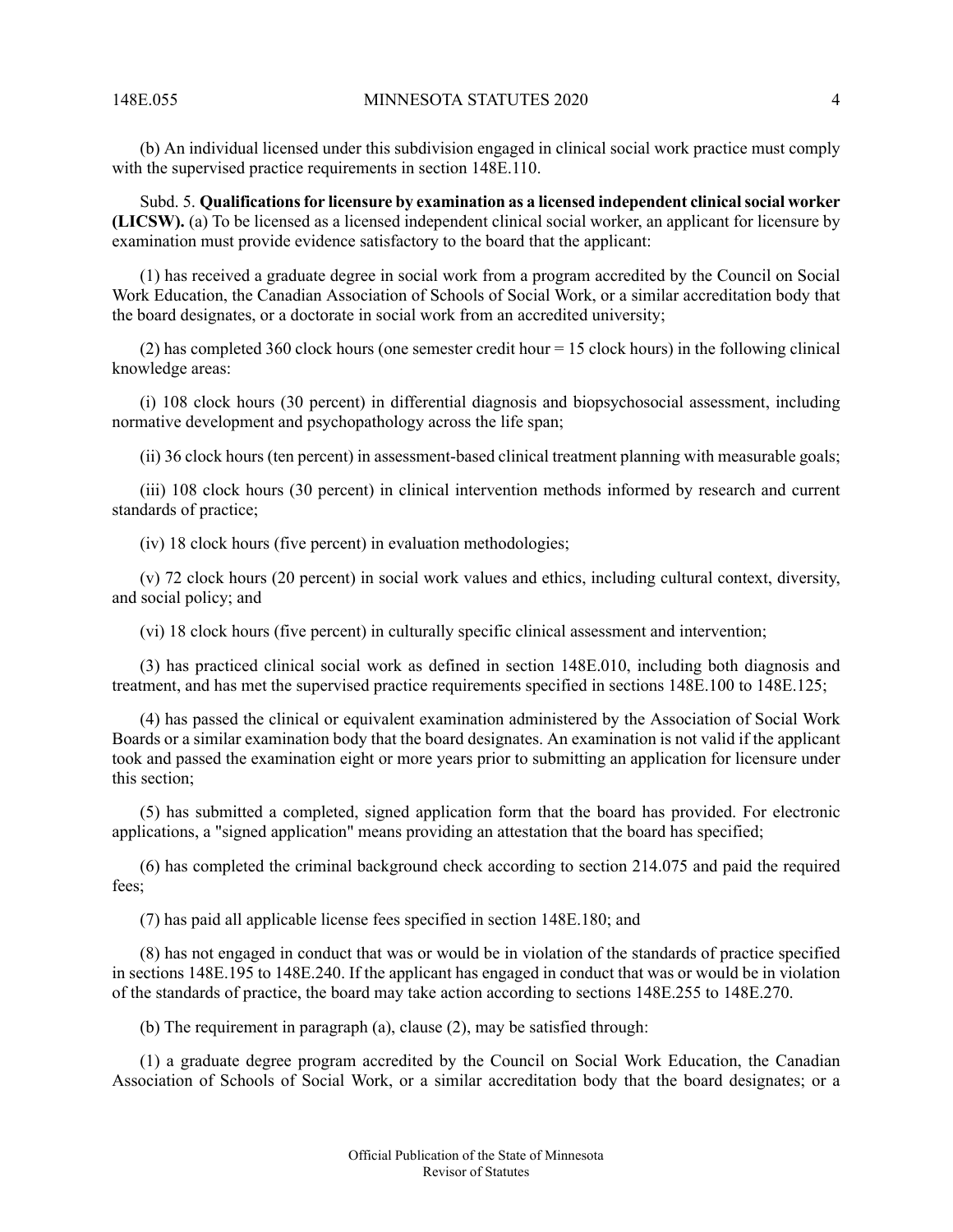doctorate in social work from an accredited university. An academic institution must certify clinical clock hours in the clinical knowledge areas on a form that the board has provided to meet this requirement;

(2) graduate coursework from an accredited institution of higher learning. An academic institution must certify clinical clock hours in the clinical knowledge areas on a form that the board has provided to meet this requirement; or

(3) up to 120 continuing education hours, which the applicant may complete via continuing education independent learning as defined in section 148E.010, subdivision 7d. The applicant must include documents verifying completion of clinical clock hours in the clinical knowledge areas to meet this requirement as specified in section 148E.130, subdivision 11.

Subd. 5a. **Qualifications for licensure by endorsement as a licensed independent clinical social worker (LICSW).** To be licensed as a licensed independent clinicalsocial worker, an applicant for licensure by endorsement must provide evidence satisfactory to the board that the applicant:

(1) holds an active license or credential as an independent clinical level social worker in another jurisdiction;

(2) holds a master's degree from an accredited college or university;

(3) has submitted a completed, signed application form that the board has provided. For electronic applications, a "signed application" means providing an attestation that the board has specified;

(4) has completed the criminal background check according to section 214.075 and paid the required fees;

(5) has not engaged in conduct that was or would be in violation of the standards of practice specified in sections 148E.195 to 148E.240. If the applicant has engaged in conduct that was or would be in violation of the standards of practice, the board may take action according to sections 148E.255 to 148E.270; and

(6) has paid all applicable fees specified in section 148E.180.

Subd. 6. **Degrees from outside United States or Canada.** If an applicant receives a degree from a program outside the United States or Canada that is not accredited by the Council on Social Work Education, the Canadian Association of Schools of Social Work, or a similar examination body designated by the board, the degree does not fulfill the requirements specified in subdivision 2, clause  $(1)$ ; 3, clause  $(1)$ ; 4, clause  $(1)$ ; or 5, paragraph (a), clause (1), unless the Council on Social Work Education or a similar accreditation body designated by the board has determined through the council's international equivalency determination service that the degree earned is equivalent to the degree required.

Subd. 7. MS 2018 [Repealed, 2020 c 79 art 3 s 50]

Subd. 8. MS 2018 [Repealed, 2020 c 79 art 3 s 50]

Subd. 8a. **Void application.** An application that is not completed and signed, or that is not accompanied by the correct fee, is void and the board must return it to the applicant, along with any fee submitted.

Subd. 8b. **Investigation.** By applying for licensure, an applicant authorizes the board to investigate and request additional information to verify completion of all license qualifications.